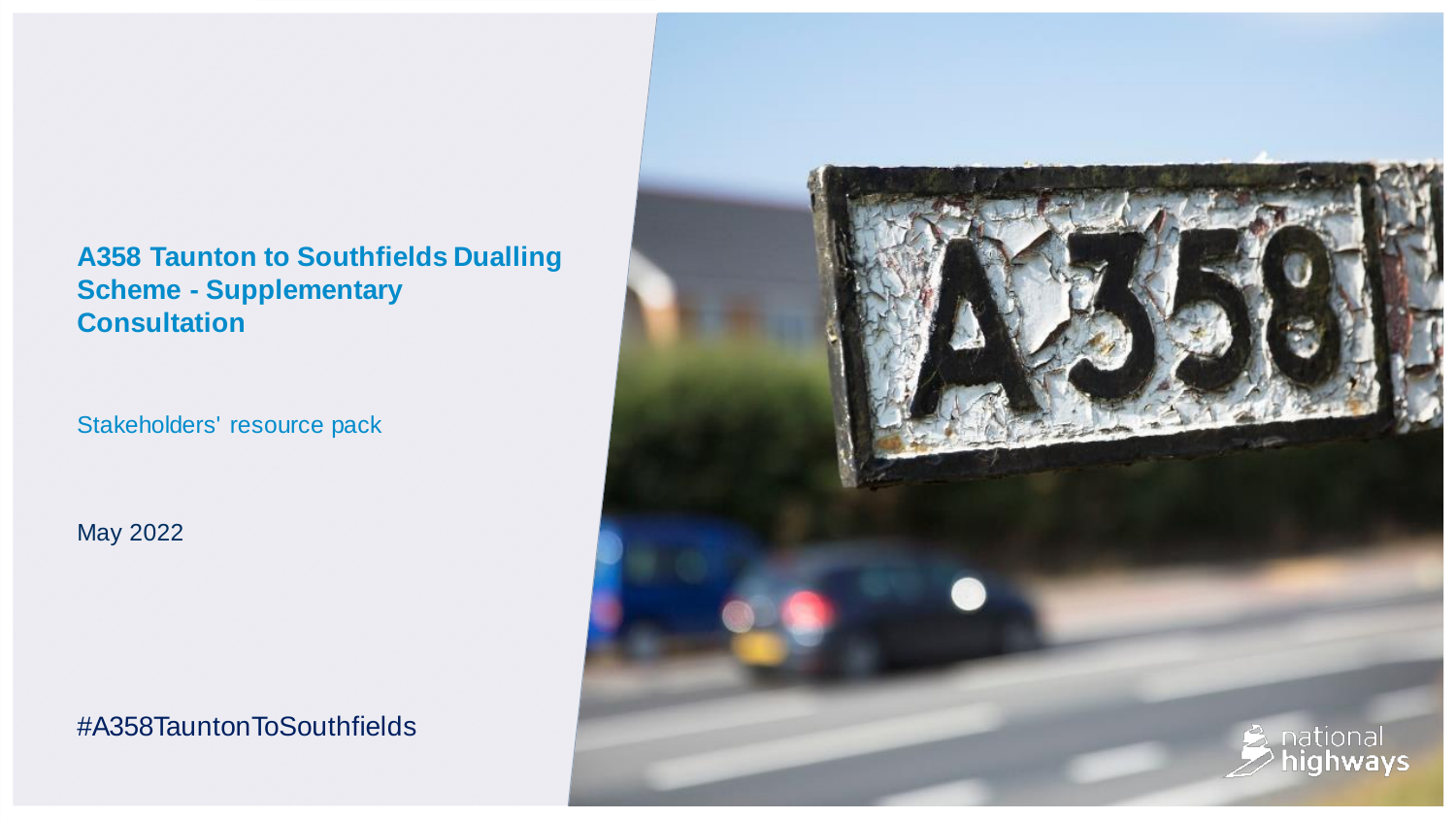# **What we're doing:**

We're holding a consultation on the A358 Taunton to Southfields Dualling Scheme from Tuesday 24 May until Sunday 26 June 2022.

#### **We want to make sure people know about the consultation and can have their say.**

We're directly contacting lots of interested people and organisations but **please share the information in this pack, as it will help us get the message out even further.**

#### We've included

- blocks of text which you can copy, cut and paste to share details of our consultation events
- Information about where you can find images, maps etc
- Details about what we'll be sharing on social channels and when, to make it easier to spot and retweet content

The pack is designed for you to cut and paste what you need. Where you see this symbol  $\phi$  it's a reminder that the information can be cut and pasted.

Thanks for your help – we really appreciate it.

A358 Project team

Email: [A358TauntontoSouthfields@highwaysengland.co.uk](mailto:A358TauntontoSouthfields@highwaysengland.co.uk)

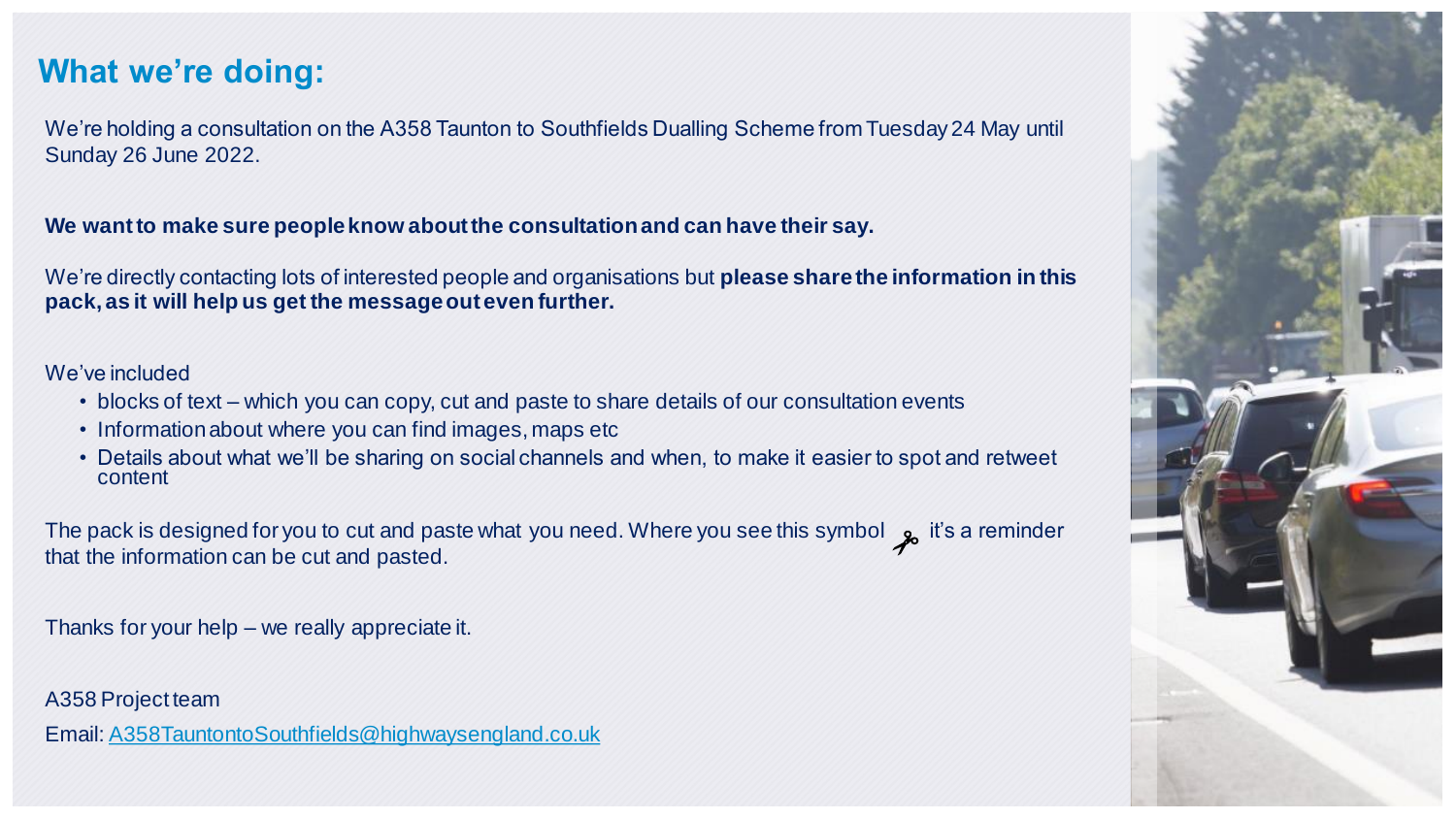# **What you'll find and where**

| <b>Materials</b>                                                                                                     | <b>Where to find it?</b>                                                                                                                                                                                                                                       | <b>Available when?</b> |
|----------------------------------------------------------------------------------------------------------------------|----------------------------------------------------------------------------------------------------------------------------------------------------------------------------------------------------------------------------------------------------------------|------------------------|
| Block of text summarising the consultation, and how<br>to take part, to use on websites, in newsletters etc          | In this pack                                                                                                                                                                                                                                                   | now                    |
| Details of events people can attend                                                                                  | In this pack                                                                                                                                                                                                                                                   | now                    |
| Information about the A303 / A358 corridor- and how<br>the A358 fits in                                              | In this pack                                                                                                                                                                                                                                                   | now                    |
| Images showing the A358 as it currently is                                                                           | Thumbnail images in this pack. Higher resolution images are downloadable from the<br>scheme webpage - under resource pack                                                                                                                                      | now                    |
| List of planned social media activity $-$ to aid easy re-<br>tweets or sharing                                       | In this pack                                                                                                                                                                                                                                                   | now                    |
| Details of information and deposit points (where to<br>get consultation information & pickup hard copy<br>materials) | List will be downloadable from the scheme webpage - under resource pack                                                                                                                                                                                        | From 19 May            |
| Link to the Fly through video                                                                                        | A link to the video will be posted on the scheme webpage - under resource pack. You<br>will also be able to find it from the Citizen Space page which will go live on 24 May.                                                                                  | From 24 May            |
| Detailed maps showing locations of changes being<br>consulted on                                                     | A link to these resources will be added to the scheme webpage - under resource pack -<br>when the consultation starts.                                                                                                                                         | From 24 May            |
| Consultation materials: booklet, feedback forms, etc                                                                 | Electronic copies of these materials will be available when the consultation starts. They<br>will be available to view or download from the A358 Citizen Space page (you will be able<br>to access this from the scheme webpage when the consultation starts). | From 24 May            |
| Link to the virtual exhibition $-$ accessible 24 hours a<br>day                                                      | Follow the link from the scheme webpage (available once the consultation starts)                                                                                                                                                                               | From 24 May            |

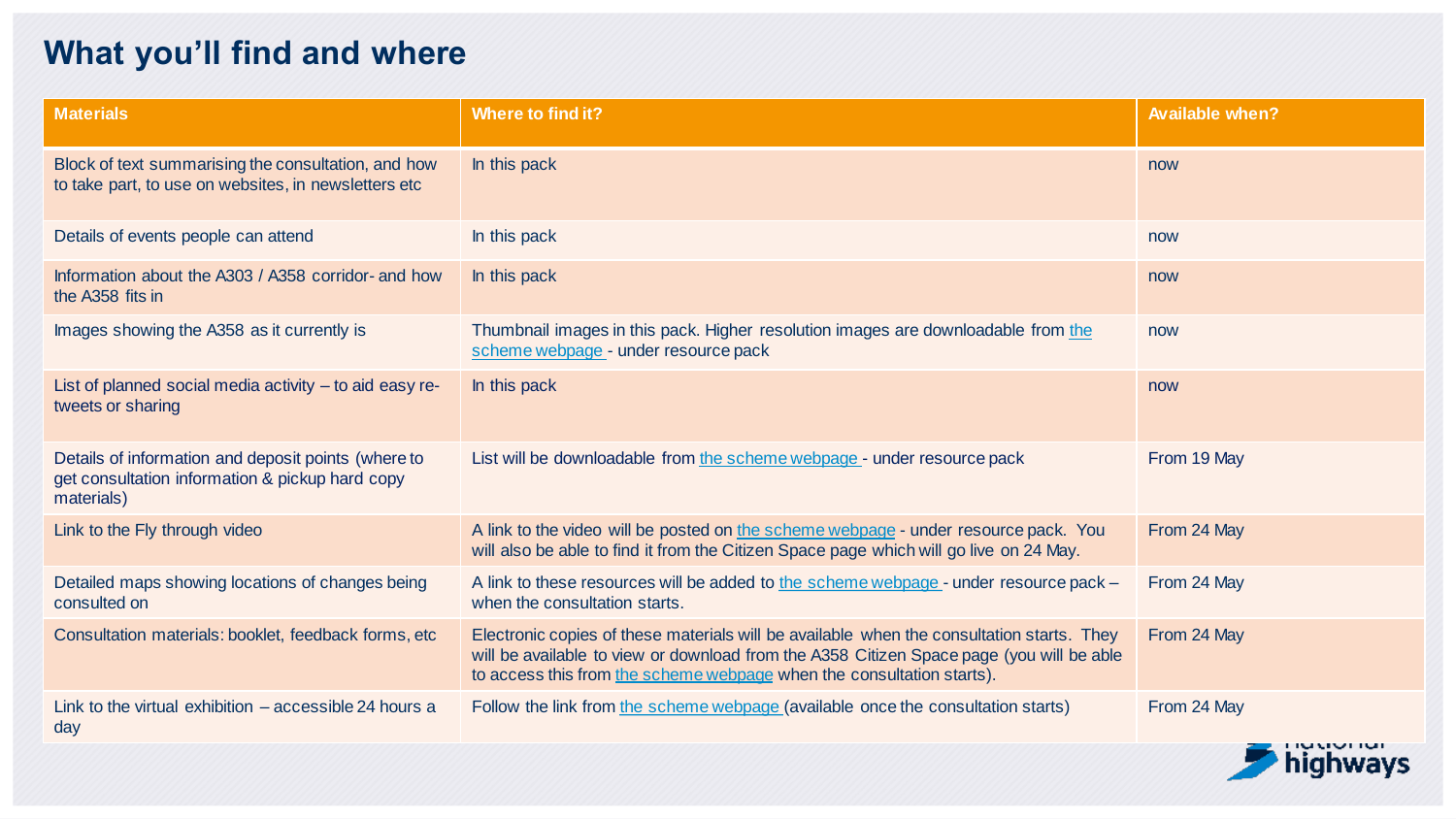# **Text block 1 - Overview of the consultation**

The following text can be cut and pasted and used in newsletters, web updates etc.

National Highways is holding a supplementary consultation on the A358 Taunton to Southfields Dualling Scheme. This improvement scheme will help to upgrade the route between the south west and London and the south east, while also delivering benefits for local people.

The supplementary consultation on the design changes to the A358 Taunton to Southfields Dualling Scheme runs from 24 May to 26 June 2022. The feedback will help National Highways develop its application for a Development Consent Order (DCO), the type of planning permission needed for the scheme.

From 24 May 2022 you will be able to find out more about the proposals and have your say, by visiting National Highways' online exhibition or one of the consultation events. You can find details on www.nationalhighways.co.uk/a358-Taunton-to[southfields. The A358 project team will be on hand at the face-to-face events and webinars to answer your questions.](http://www.nationalhighways.co.uk/a358-Taunton-to-southfields)

If you do not have access to the internet or experience problems downloading the consultation materials, National Highways can send, free of charge, one printed copy of documents including the consultation booklet, feedback questionnaire, and nontechnical summary of the Preliminary Environmental Information Report, to your home.

You can request printed copies or a call back by emailing [A358TauntontoSouthfields@nationalhighways.co.uk](mailto:A358TauntontoSouthfields@nationalhighways.co.uk) or calling our customer service line on 0300 123 5000.

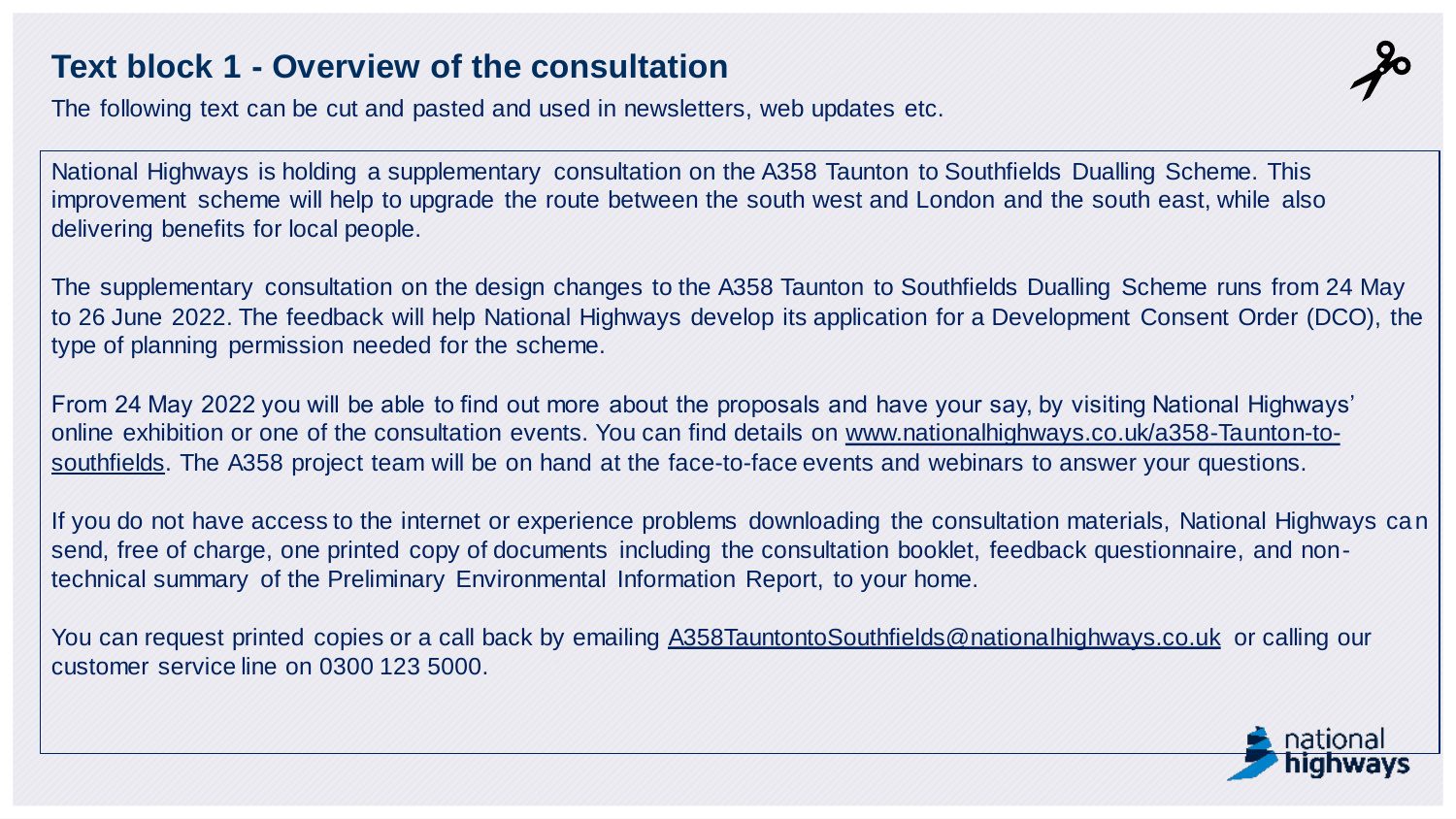# **Text block 2 – Consultation events**

The following text can be cut and pasted and used in newsletters, web updates etc.

There are lots of ways to find out more about the proposed changes to the A358 Taunton to Southfields Dualling Scheme.

During the consultation, which runs from Tuesday 24 May until 11.59pm on Sunday 26 June, you can visit the virtual consultation room by following the links at [www.nationalhighways.co.uk/a358-taunton-to-southfields/.](http://www.nationalhighways.co.uk/a358-taunton-to-southfields/) In this virtual room you'll find all the information you'd normally see in a physical exhibition – but with the added benefit of being able to visit at any time of the day or night.

You can also take part in a webinar where members of the A358 project team will be able to answer your questions. These start on 25 May. For all the details on dates and how to sign up to the website [www.nationalhighways.co.uk/a358-Taunton-to-southfields](http://www.nationalhighways.co.uk/a358-Taunton-to-southfields)

If you prefer to meet the National Highways team face to face and have your say, there are in-person events in Ilminster and Taunton. On Thursday 26 May the A358 project team is at Monks Yard, Horton Cross Farm, Horton Cross, Ilminster, TA19 9PT from 11am to 8pm. On Wednesday 8 June members of the project team are at Somerset County Cricket Ground, St James Street, Taunton, TA1 1JT from 11am to 8pm. On Saturday 11 June they will be at Taunton Racecourse, Orchard Portman, Taunton, TA1 2UA from 11am to 6pm.

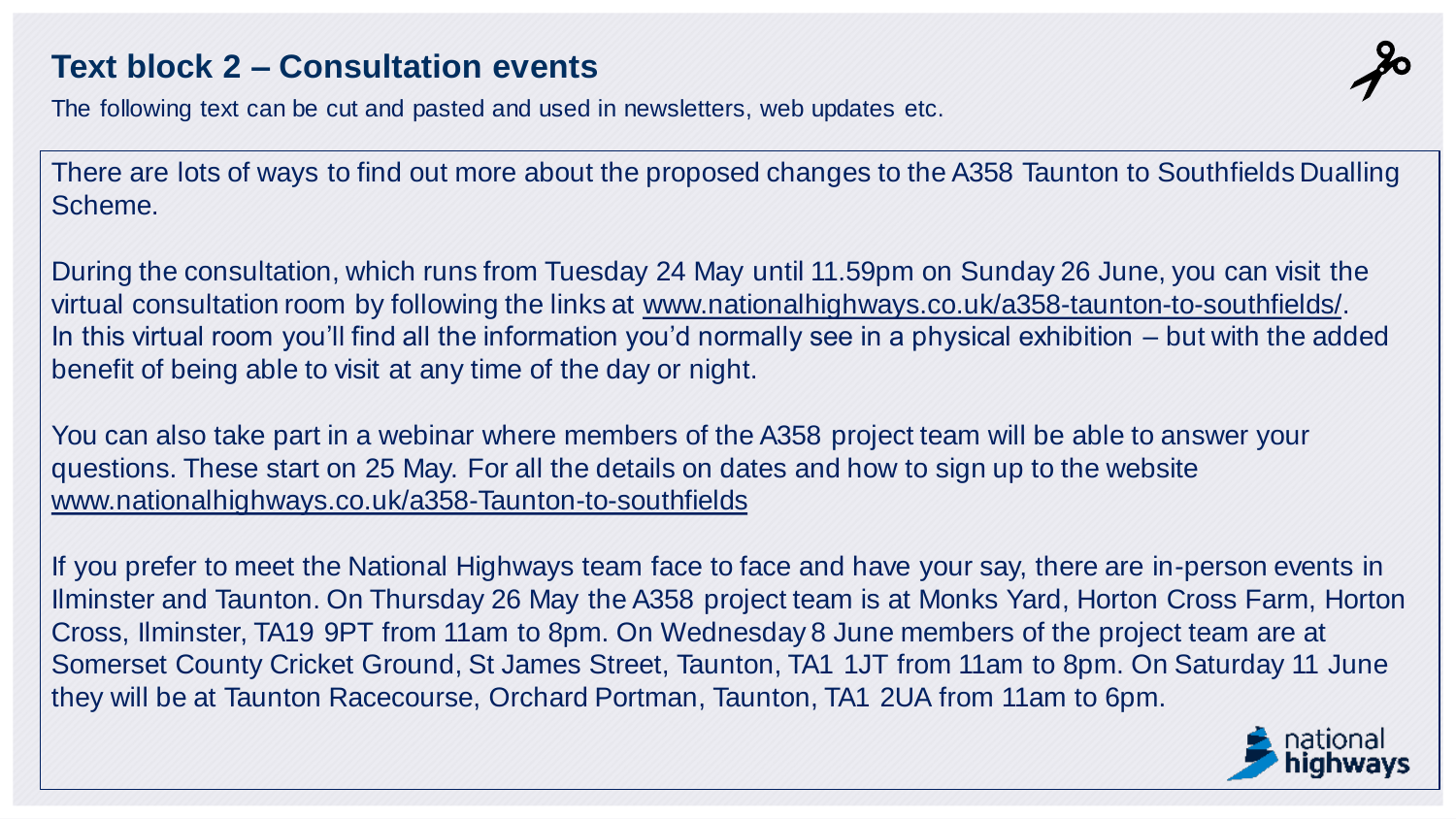# **Text block 3 – Have your say**

The following text can be cut and pasted and used in newsletters, web updates etc.

**Having your say in the A358 Taunton to Southfields supplementary consultation is easy.** From Tuesday 24 May you can submit a response by using one of the methods below, which are all free to use. Please note, it cannot be guaranteed that responses sent by any other means will be considered.

#### **Online response form**

Fill in the online questionnaire, you will find a link to it from the scheme webpage, [www.nationalhighways.co.uk/a358-taunton-to-southfields/.](http://www.nationalhighways.co.uk/a358-taunton-to-southfields/)

#### **Freepost**

## Post your response for or comments to: **FREEPOST A358 TAUNTON TO SOUTHFIELDS**

The Freepost address is the only text needed on the envelope, and no stamp is required

## **Email**

Email your comments to: [A358TauntontoSouthfields@nationalhighways.co.uk](mailto:A358TauntontoSouthfields@nationalhighways.co.uk)

It's important to make sure that your comments are sent before the consultation closes at 11.59pm on Sunday 26 June 2022.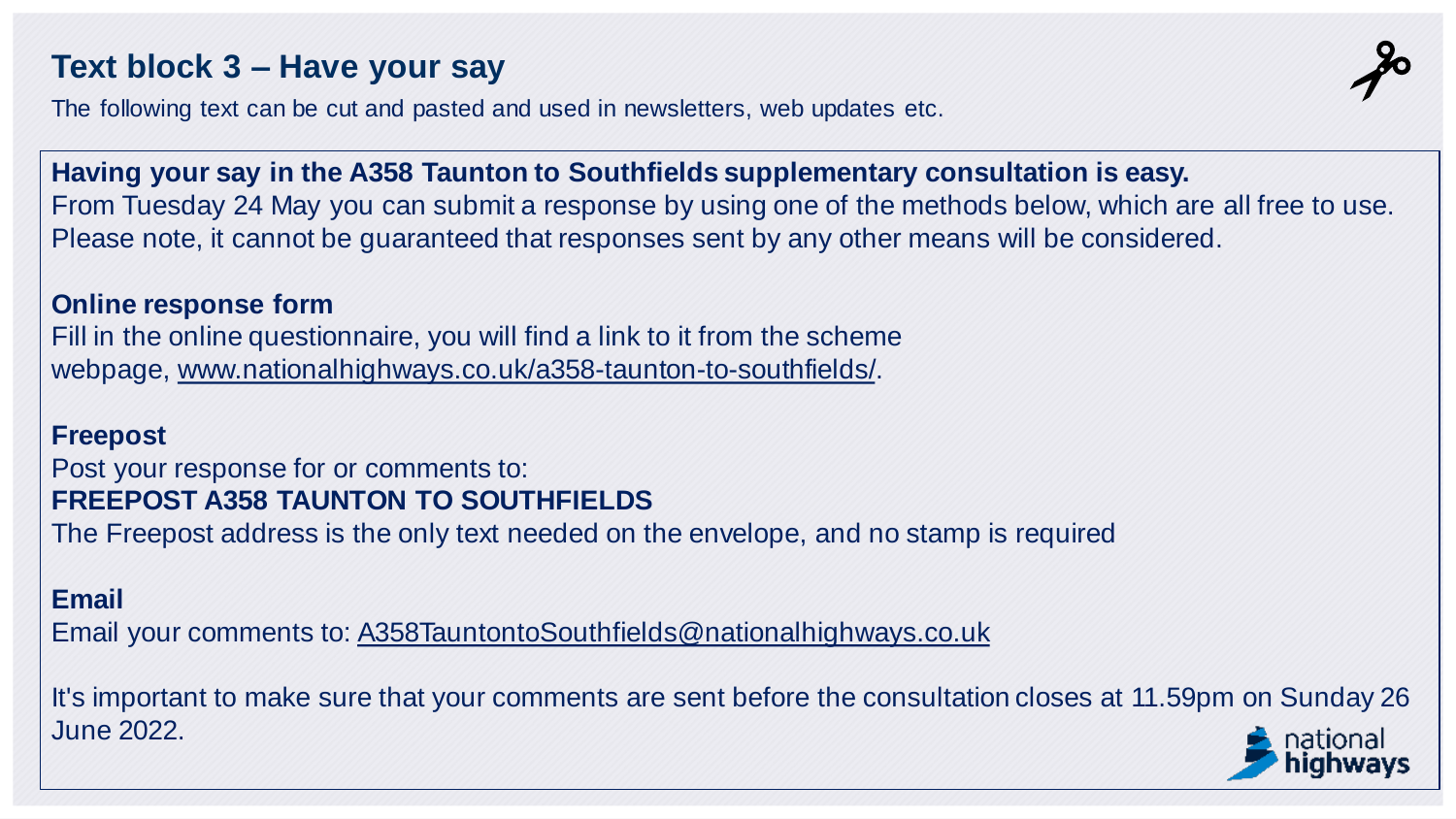# **Key dates to note & events you can attend**

| <b>Date</b>                             | <b>Activity</b>                                                                                                              | <b>Details</b>                                                                                            |
|-----------------------------------------|------------------------------------------------------------------------------------------------------------------------------|-----------------------------------------------------------------------------------------------------------|
| Tuesday 24 May 2022                     | <b>Consultation starts</b>                                                                                                   | Virtual exhibition opens; responses can be submitted from now                                             |
| Wednesday 25 May<br>12:30pm             | Webinar one<br>Webinars will cover the same topics, but are repeated<br>over various days and times for convenience          | To register your attendance email:<br>A358TauntontoSouthfields@nationalhighways.co.uk                     |
| Tuesday 26 May<br>$11am - 8pm$          | In-person consultation event                                                                                                 | Monks Yard (Conference Room), Horton Cross Farm, Horton Cross,<br>Ilminster, Somerset, TA19 9PT           |
| Tuesday 7 June<br>12:30pm               | Webinar two<br>Webinars will cover the same topics, but are repeated<br>over various days and times for convenience          | To register your attendance email:<br>A358TauntontoSouthfields@nationalhighways.co.uk                     |
| <b>Wednesday 8 June</b><br>$11am - 8pm$ | In-person consultation event                                                                                                 | Somerset County Cricket Ground, The Cooper Associates County<br>Ground, St James Street, Taunton, TA1 1JT |
| Thursday 9 June<br>7pm                  | <b>Webinar three</b><br>Webinars will cover the same topics, but are repeated<br>over various days and times for convenience | To register your attendance email:<br>A358TauntontoSouthfields@nationalhighways.co.uk                     |
| Saturday 11 June<br>$11am - 6pm$        | In-person consultation event                                                                                                 | Taunton Racecourse, Orchard Portman, Taunton, TA3 7BL                                                     |
| Tuesday 14 June<br>7pm                  | <b>Webinar four</b><br>Webinars will cover the same topics, but are repeated<br>over various days and times for convenience  | To register your attendance email:<br>A358TauntontoSouthfields@nationalhighways.co.uk                     |
| Sunday 26 June 2022                     | <b>Consultation ends</b>                                                                                                     | The consultation will end. Submit your response by 11.59pm                                                |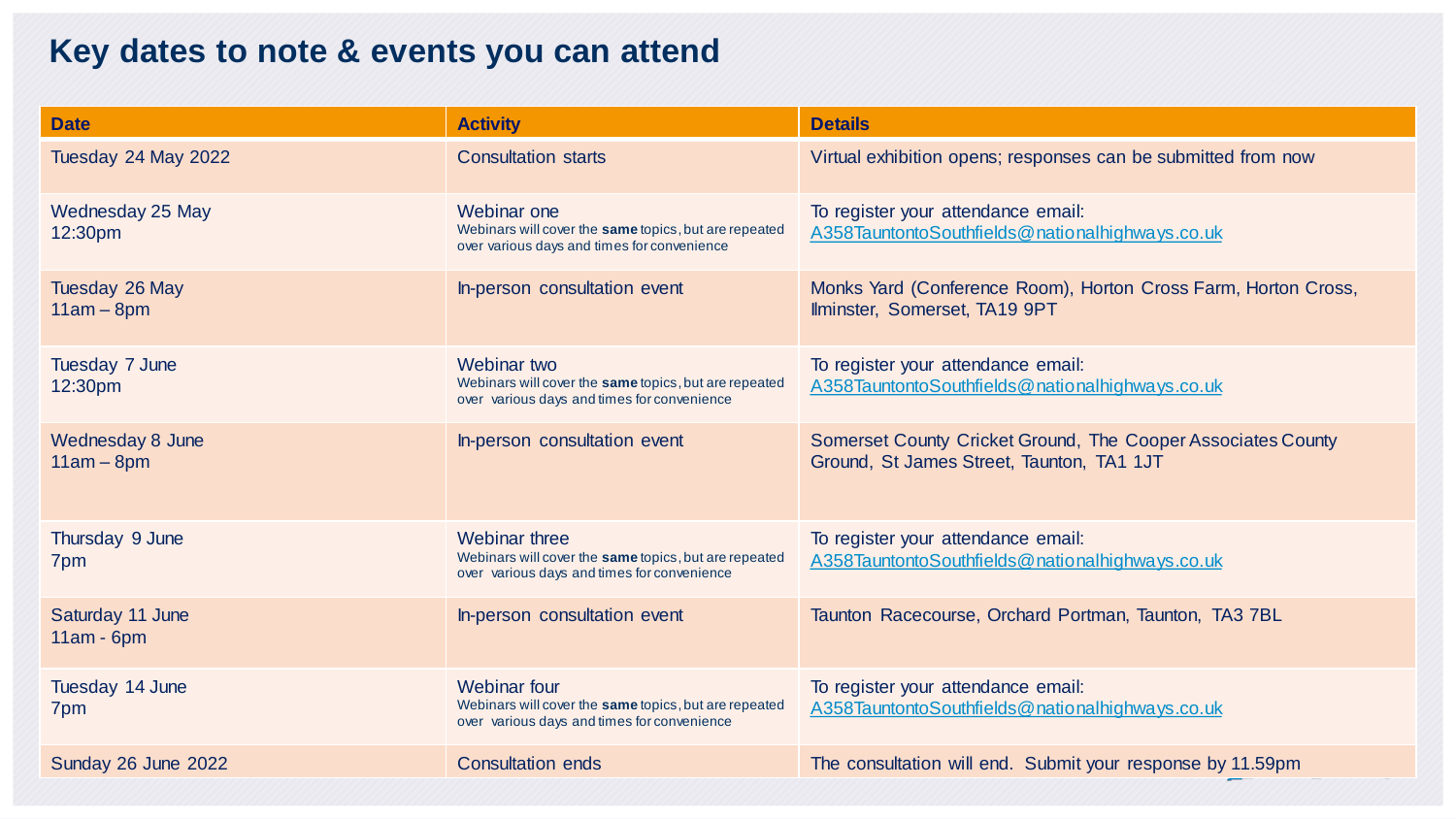# **A303/A358 corridor – the context for the upgrade**

The A303/A358 is a key strategic route, running across the country. It links the M3 in Hampshire and the M5 in Somerset, passing the world-famous Stonehenge monument through the surrounding World Heritage site.

Around 26,500 vehicles use it on an average day - and many, many more during the summer months. It's well known for being an unpredictable route, with collisions and congestion causing delays.

In 2014, the Government set out its goal to improve the connections between the south east and south west by creating a high quality dual carriageway link along the A303 and A358.

As part of Roads Period 1 (2015-2020) the Government asked National Highways to develop three schemes on the route. They were A303 Stonehenge, A303 Sparkford to Ilchester, and A358 Taunton to Southfields.

Work on these schemes has continued into Roads Period 2 (2020- 2025). Construction work to dual the A303 between Sparkford and Ilchester began in 2021, while the A358 Taunton to Southfields Dualling Scheme, and A303 Stonehenge Scheme are still being

progressed through the development phases.

Several other points along the A303 / A358 have been highlighted for possible future development. Ultimately, the Department for Transport will decide if and when it wishes to progress the remaining schemes and the timelines for these. These decisions are taken through the [Road Investment Strategy,](https://www.gov.uk/government/publications/preparing-the-third-road-investment-strategy) which is the government's rolling five-year investment strategy for the strategic road network.

*Image below: the A303 /A358 corridor showing the locations of current and potential future schemes*



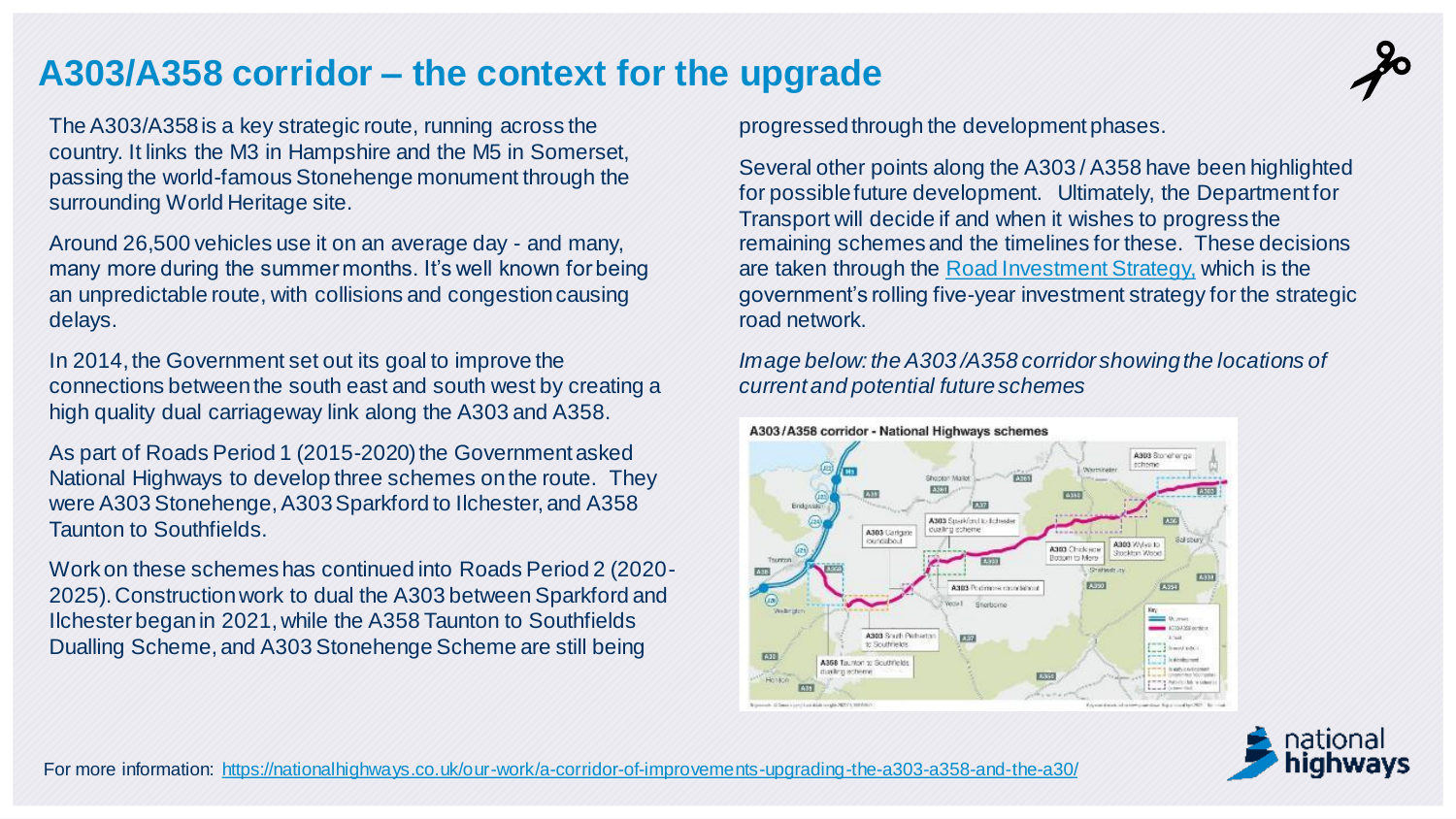# **Images to help bring content or stories to life**

Higher resolution versions of these images can be downloaded from the [scheme webpage,](https://nationalhighways.co.uk/our-work/south-west/a358-taunton-to-southfields/) under resource pack











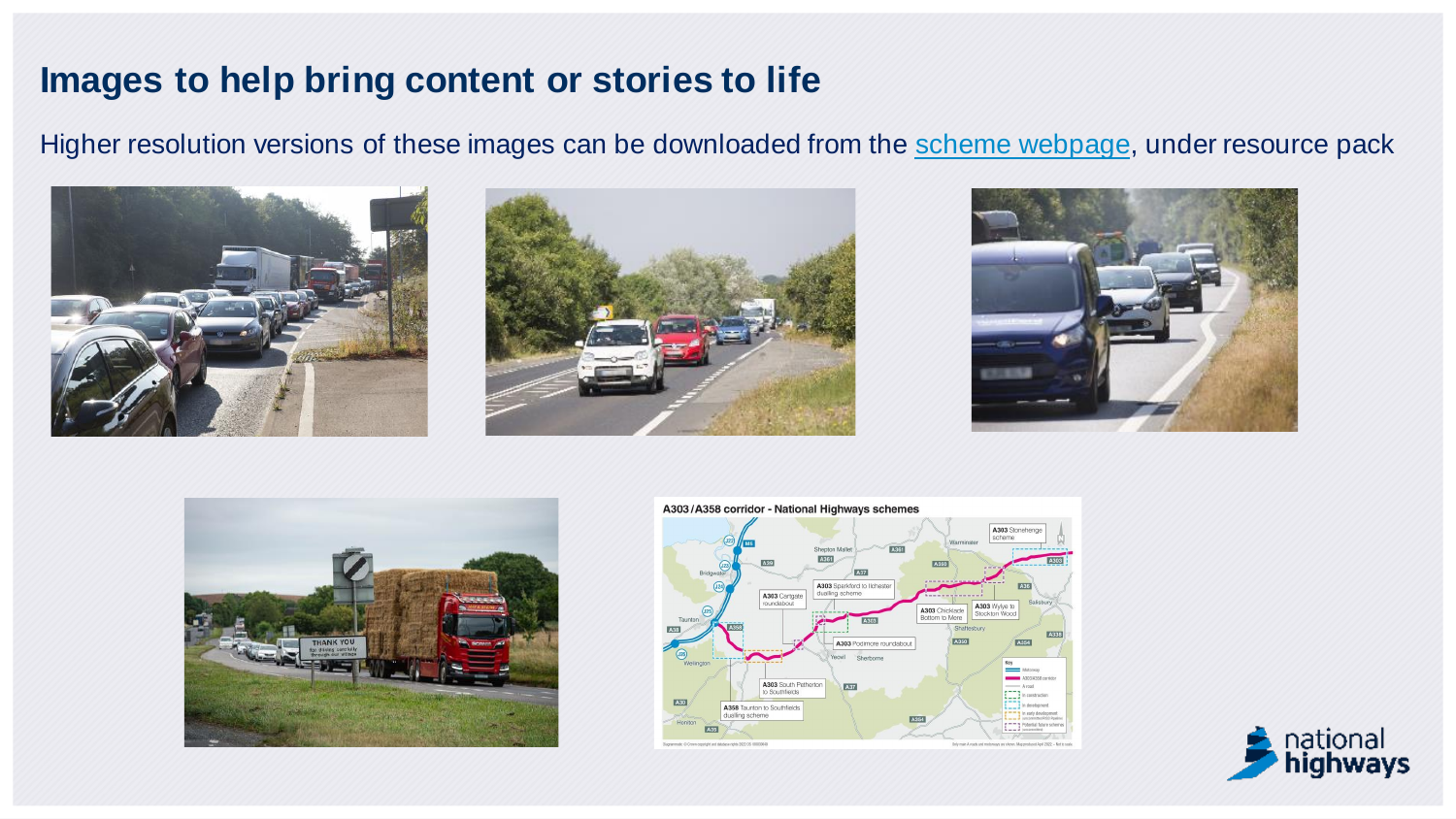# **Other collateral, including maps and consultation materials**

#### **Available from Thursday 19 May**

• Details of information and deposit points (where to get consultation information & pickup hard copy materials)

#### **Available from Tuesday 24 May**

- A358 Taunton to Southfields supplementary consultation booklet
- Supplementary consultation feedback questionnaire
- Responding to feedback from 2021 public consultation booklet
- Summary of changes booklet
- Technical traffic note
- Environmental note

Scheme web page [www.nationalhighways.co.uk/A358-Taunton-to-Southfields](http://www.nationalhighways.co.uk/A358-Taunton-to-Southfields)

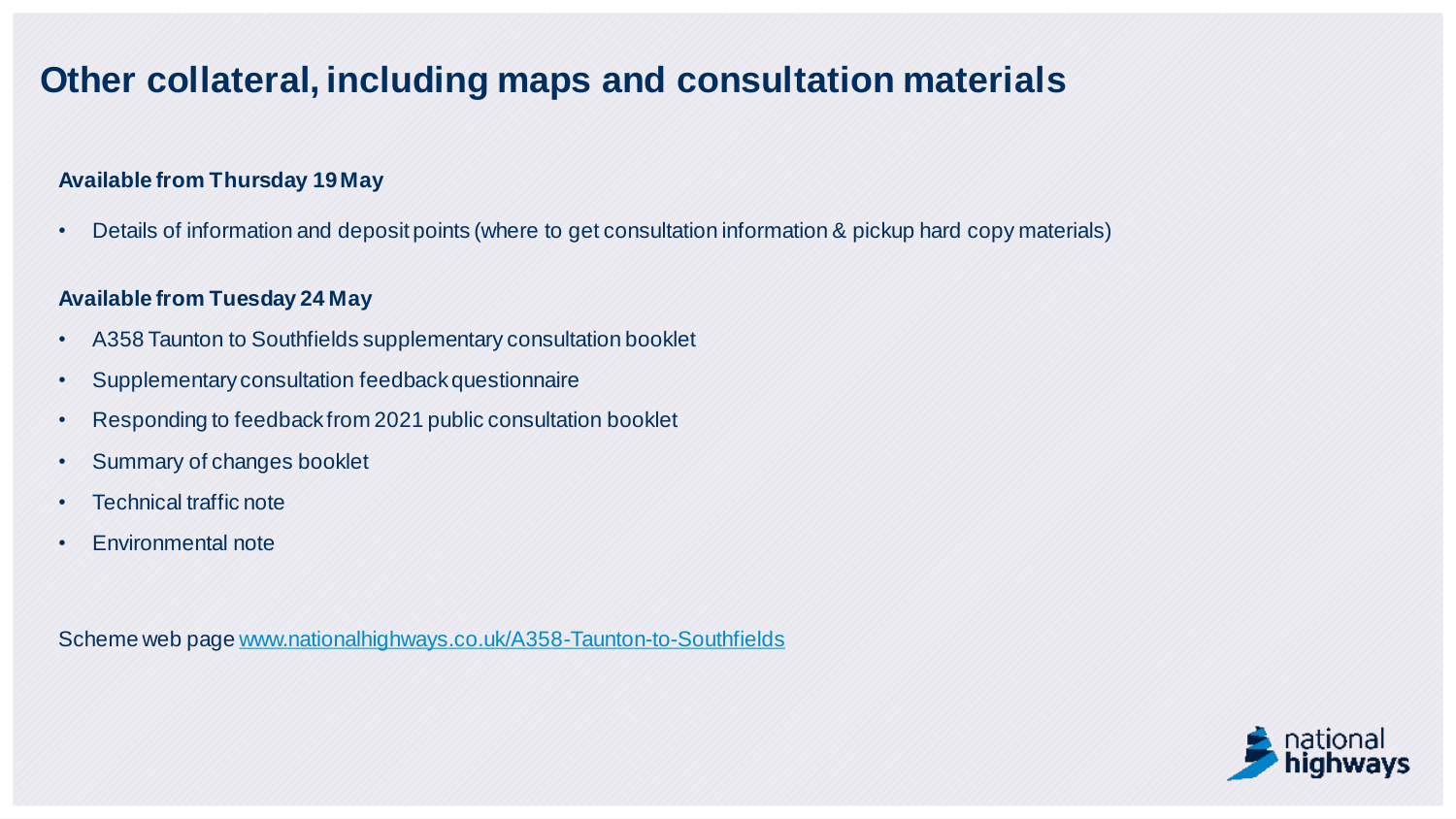We will be posting content on our Facebook and Twitter pages: @HighwaysSWest.

| <b>Content</b>                                                                                                                                                                                                                                                                                                | <b>Date</b> | <b>Time</b> |
|---------------------------------------------------------------------------------------------------------------------------------------------------------------------------------------------------------------------------------------------------------------------------------------------------------------|-------------|-------------|
| Our A358 Taunton to Southfields project will build a direct and convenient connection<br>between local communities and the wider regions. Have your say at a supplementary<br>consultation on the design changes. Find out more about the<br>scheme at www.nationalhighways.co.uk/a358-taunton-to-southfields | 14/05/22    | 09:00       |
| Our supplementary consultation on the design changes to the<br>#A358TauntontoSouthfields upgrade is now open and we want your feedback. Join us<br>and meet the team face to face or online. Find out more and have your say at<br>www.nationalhighways.co.uk/a358-taunton-to-southfields                     | 24/05/22    | 13:00       |
| Meet the #A358TauntontoSouthfields project team and tell them what you think about<br>the design changes at the first webinar in our supplementary consultation tomorrow.<br>Details on how to register are on our website www.nationalhighways.co.uk/a358-<br>taunton-to-southfields                         | 24/05/22    | 11:00       |
|                                                                                                                                                                                                                                                                                                               |             |             |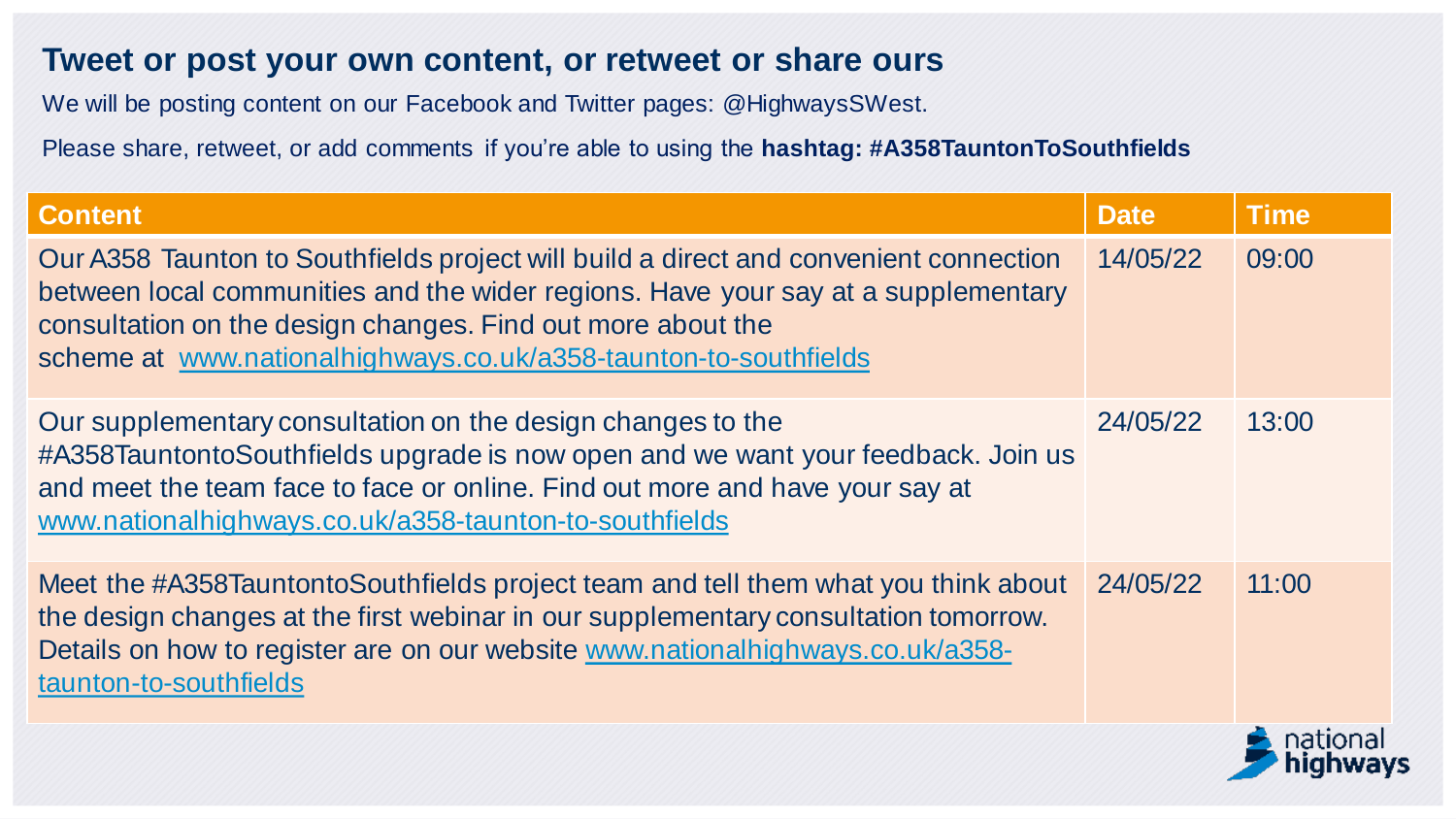We will be posting content on our Facebook and Twitter pages: @HighwaysSWest.

| <b>Content</b>                                                                                                                                                                                                                                                                                  | <b>Date</b> | <b>Time</b> |
|-------------------------------------------------------------------------------------------------------------------------------------------------------------------------------------------------------------------------------------------------------------------------------------------------|-------------|-------------|
| There is still time to register for today's webinar at 1230pm consulting on the design<br>changes to the #A358TauntontoSouthfields scheme #haveyoursay Register at<br>www.nationalhighways.co.uk/a358-taunton-to-southfields                                                                    | 25/05/22    | 09:30       |
| Join us at our first in-person consultation event at #monksyard, Ilminster tomorrow. We 25/05/22<br>are on hand to answer your questions about the design changes to the<br>#A358TauntontoSouthfields from 11 to 8pm. More details on<br>www.nationalhighways.co.uk/a358-taunton-to-southfields |             | 10:00       |
| One of the best ways to find out more about our #A358Tauntonto Southfields upgrade<br>is to visit our virtual exhibition room. You can view our proposals, study detailed plans<br>and read our consultation materials. www.nationalhighways.co.uk/a358-taunton-to-<br>southfields              | 27/05/22    | 11:00       |

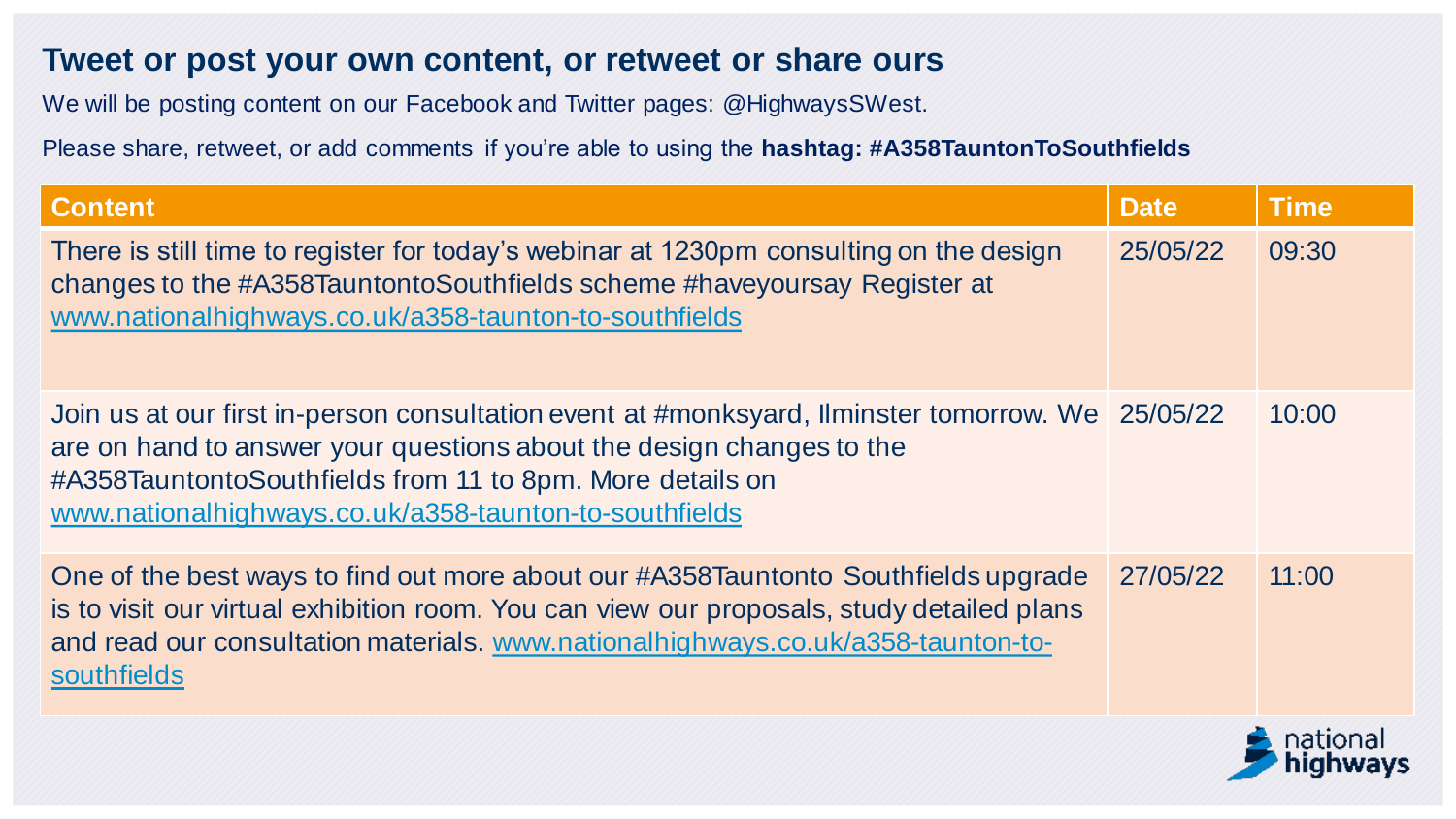We will be posting content on our Facebook and Twitter pages: @HighwaysSWest.

Please share, retweet, or add comments if you're able to using the **hashtag: #A358TauntonToSouthfields**

| <b>Content</b>                                                                                                                                                                                                                                                                                            | <b>Date</b> | <b>Time</b> |
|-----------------------------------------------------------------------------------------------------------------------------------------------------------------------------------------------------------------------------------------------------------------------------------------------------------|-------------|-------------|
| We want your views on the design changes for the upgrade of the<br>#A358TauntontoSouthfields. It's a key route linking the SW, London and the SE. Go to<br>www.nationalhighways.co.uk/a358-taunton-to-southfields to find out how you can<br>#haveyoursay in our supplementary consultation               | 03/06/22    | 09:30       |
| Our project team for the A358TauntontoSouthfields will be on hand to talk through the<br>scheme and answer any questions in tomorrow's webinar. To register go to<br>www.nationalhighways.co.uk/a358-taunton-to-southfields                                                                               | 06/06/22    | 10:00       |
| You can help shape the #A358TauntontoSouthfields upgrade scheme. Join our project<br>team and have your say at today's webinar at 1230pm or attend a face to face event<br>at Somerset County Cricket Club tomorrow. For more information go to<br>www.nationalhighways.co.uk/a358-taunton-to-southfields | 07/06/22    | 11:00       |
|                                                                                                                                                                                                                                                                                                           |             |             |

nıgnways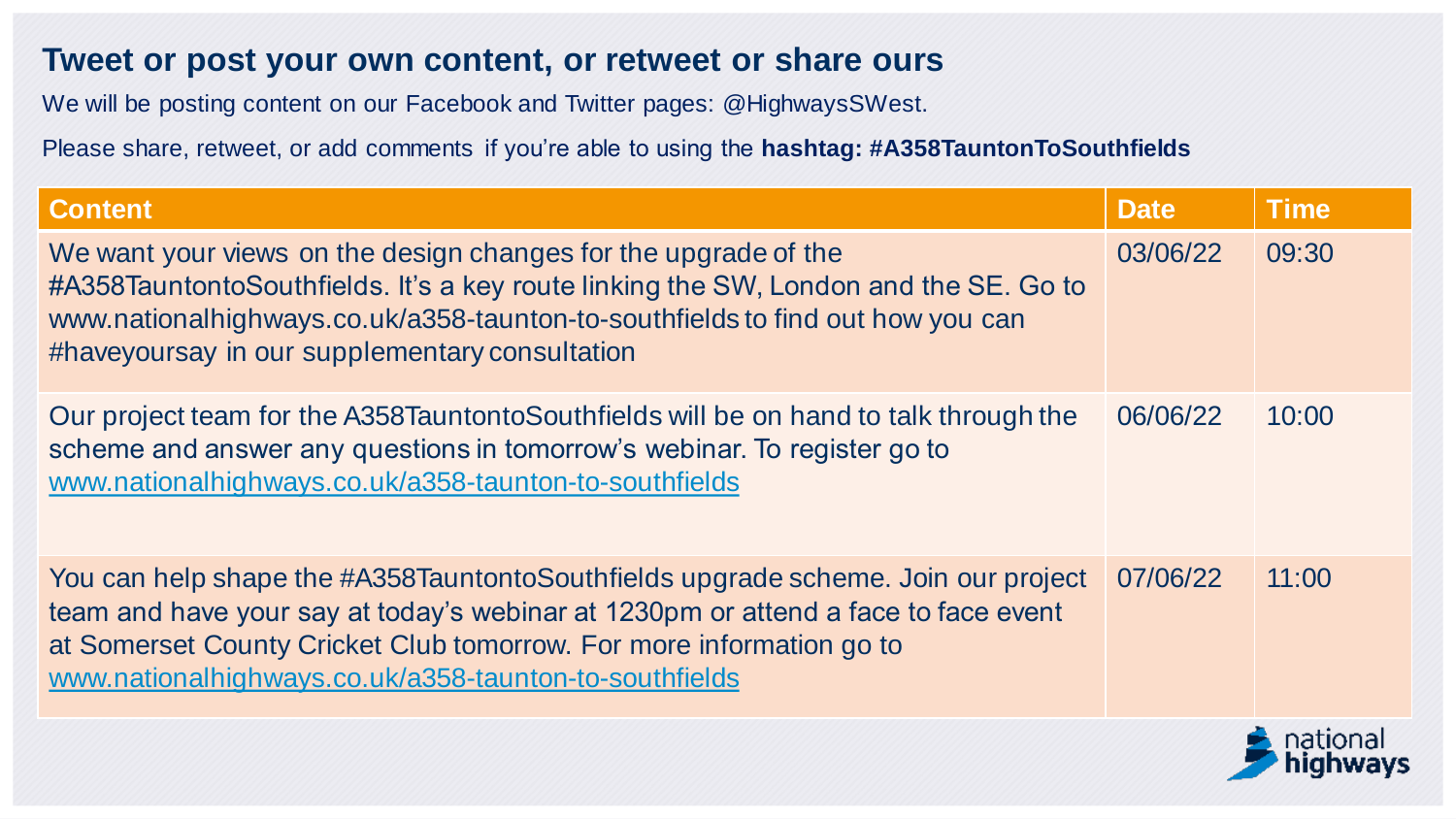We will be posting content on our Facebook and Twitter pages: @HighwaysSWest.

| <b>Content</b>                                                                                                                                                                                                                                                                                       | <b>Date</b> | <b>Time</b> |
|------------------------------------------------------------------------------------------------------------------------------------------------------------------------------------------------------------------------------------------------------------------------------------------------------|-------------|-------------|
| Our face to face consultation event on the #A358TauntontoSouthfields scheme is at<br>#somersetcountycricketclub #Taunton today. Our team is here from 11am to 8pm to<br>share plans and answer questions. Go to www.nationalhighways.co.uk/a358-taunton-<br>to-southfields for more information      | 08/06/22    | 09:30       |
| We're looking to improve the A358 between Taunton and the Southfields roundabout to<br>make journeys, quicker, safer and more reliable. For more detail and to have your say<br>join the team at a consultation webinar today. Register at<br>www.nationalhighways.co.uk/a358-taunton-to-southfields | 09/06/22    | 10:00       |
| Your last chance to meet the A358TauntontoSouthfields team in person and find out<br>more is at #tauntonracecourse tomorrow. #haveyoursay at our supplementary<br>consultation. More detail on www.nationalhighways.co.uk/a358-taunton-to-southfields                                                | 10/06/22    | 11:00       |

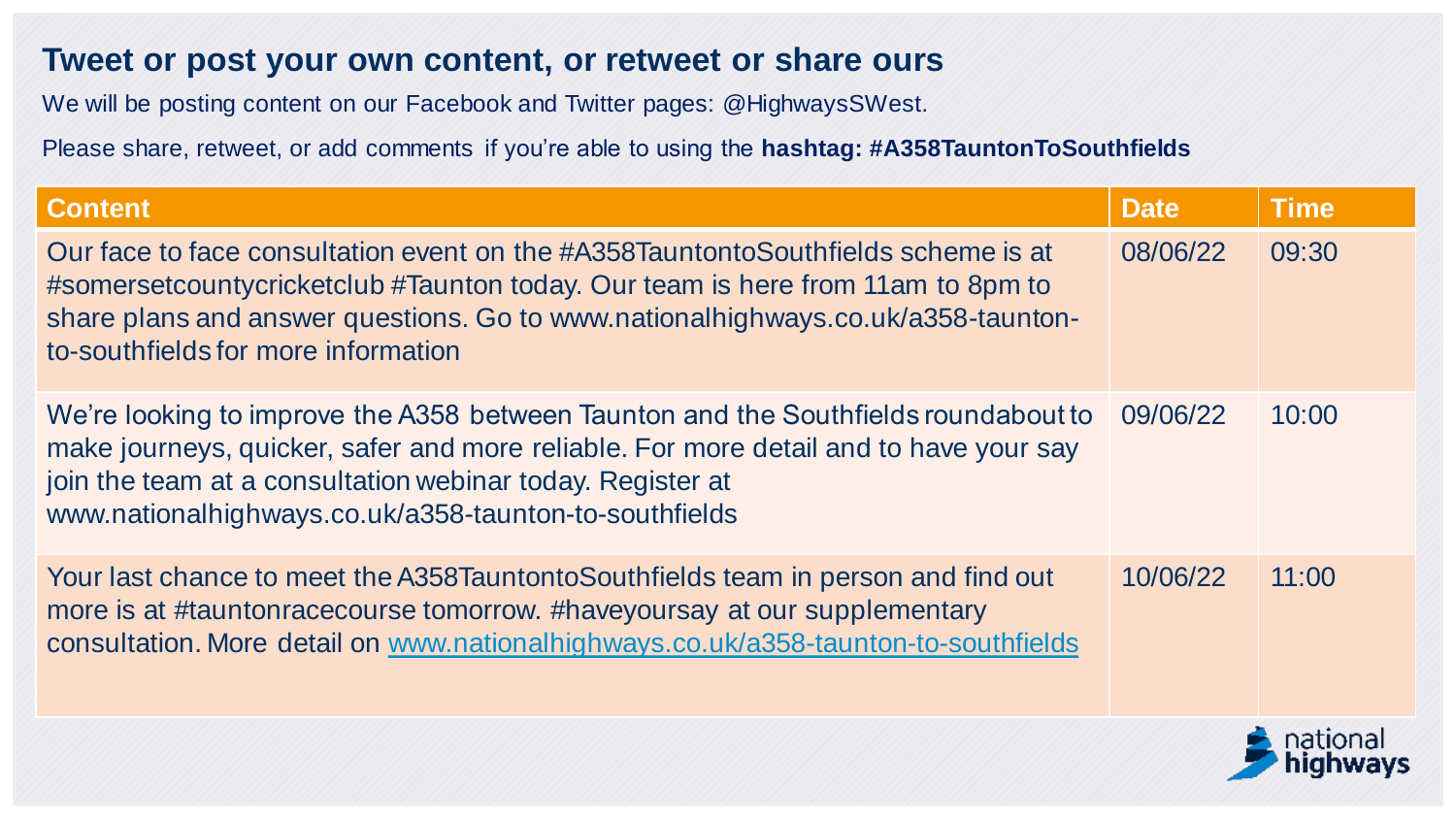We will be posting content on our Facebook and Twitter pages: @HighwaysSWest.

| <b>Content</b>                                                                                                                                                                                                                                                                   | <b>Date</b> | <b>Time</b> |
|----------------------------------------------------------------------------------------------------------------------------------------------------------------------------------------------------------------------------------------------------------------------------------|-------------|-------------|
| We are at Taunton Racecourse today at our final face to face consultation event for the<br>design changes on the #A358TauntontoSouthfields scheme. Be good to meet you and<br>answer your questions. Find out more on www.nationalhighways.co.uk/a358-taunton-<br>to-southfields | 11/06/22    | 09:30       |
| There is still time to join us for our final consultation webinar on the design changes to<br>the upgrade of the #A358TauntontoSouthfields. #haveyoursay Register at<br>www.nationalhighways.co.uk/a358-taunton-to-southfields                                                   | 14/06/22    | 10:00       |
| There's still a week left to have your say in the supplementary consultation on the<br>scheme to upgrade the #A358TauntontoSouthfields. For more information go to our<br>website www.nationalhighways.co.uk/a358-taunton-to-southfields                                         | 19/06/22    | 09:00       |

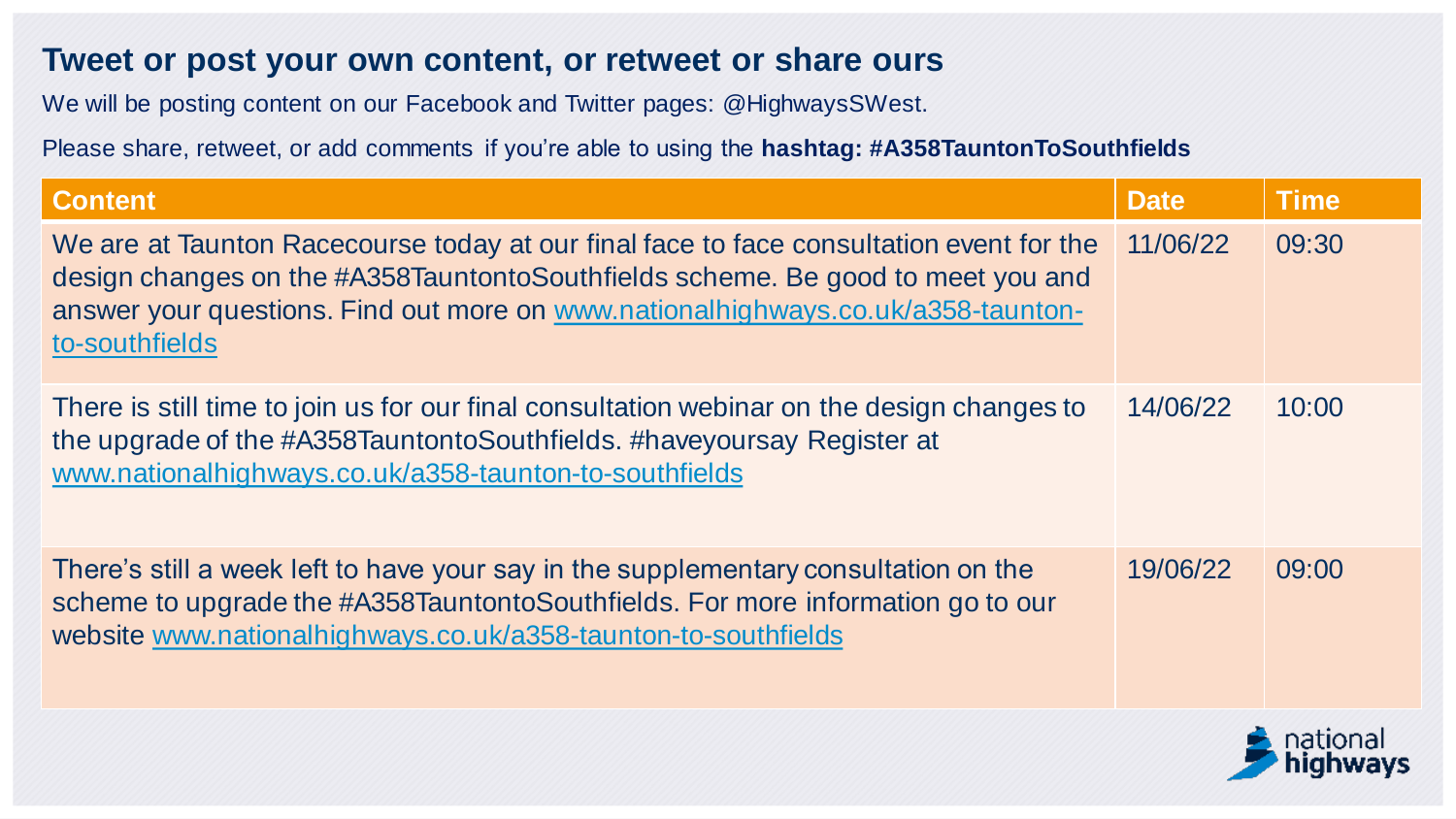We will be posting content on our Facebook and Twitter pages: @HighwaysSWest.

| <b>Content</b>                                                                                                                                                                                                                                                 | <b>Date</b> | <b>Time</b> |
|----------------------------------------------------------------------------------------------------------------------------------------------------------------------------------------------------------------------------------------------------------------|-------------|-------------|
| We want to hear your thoughts on our updated plans for upgrading the<br>#A358TauntontoSouthfields before we submit our planning application. Get more<br>information at www.nationalhighways.co.uk/a358-taunton-to-southfields                                 | 21/06/22    | 09:30       |
| Visit our virtual exhibition to find out more about our design changes to the<br>#A358TauntontoSouthfields scheme. We want to make journeys faster, more reliable<br>and safer. For details head to www.nationalhighways.co.uk/a358-taunton-to-<br>southfields | 24/06/22    | 10:00       |
| Today is the last day to have your say on the revised plans for the<br>#A358TauntontoSouthfields dualling scheme. Visit our website by 23:59 to give your<br>feedback www.nationalhighways.co.uk/a358-taunton-to-southfields                                   | 26/06/22    | 09:00       |
|                                                                                                                                                                                                                                                                |             |             |